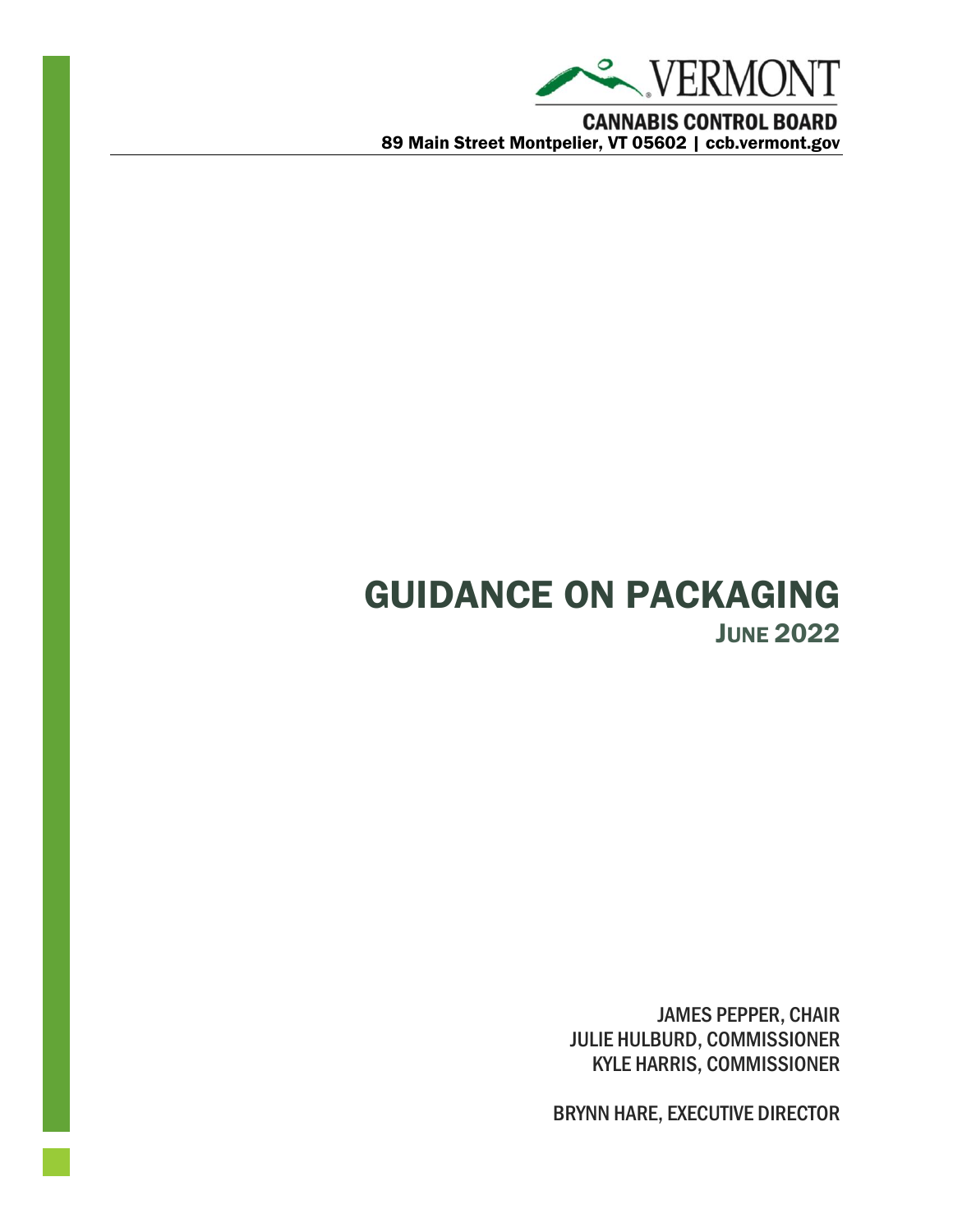## Table of Contents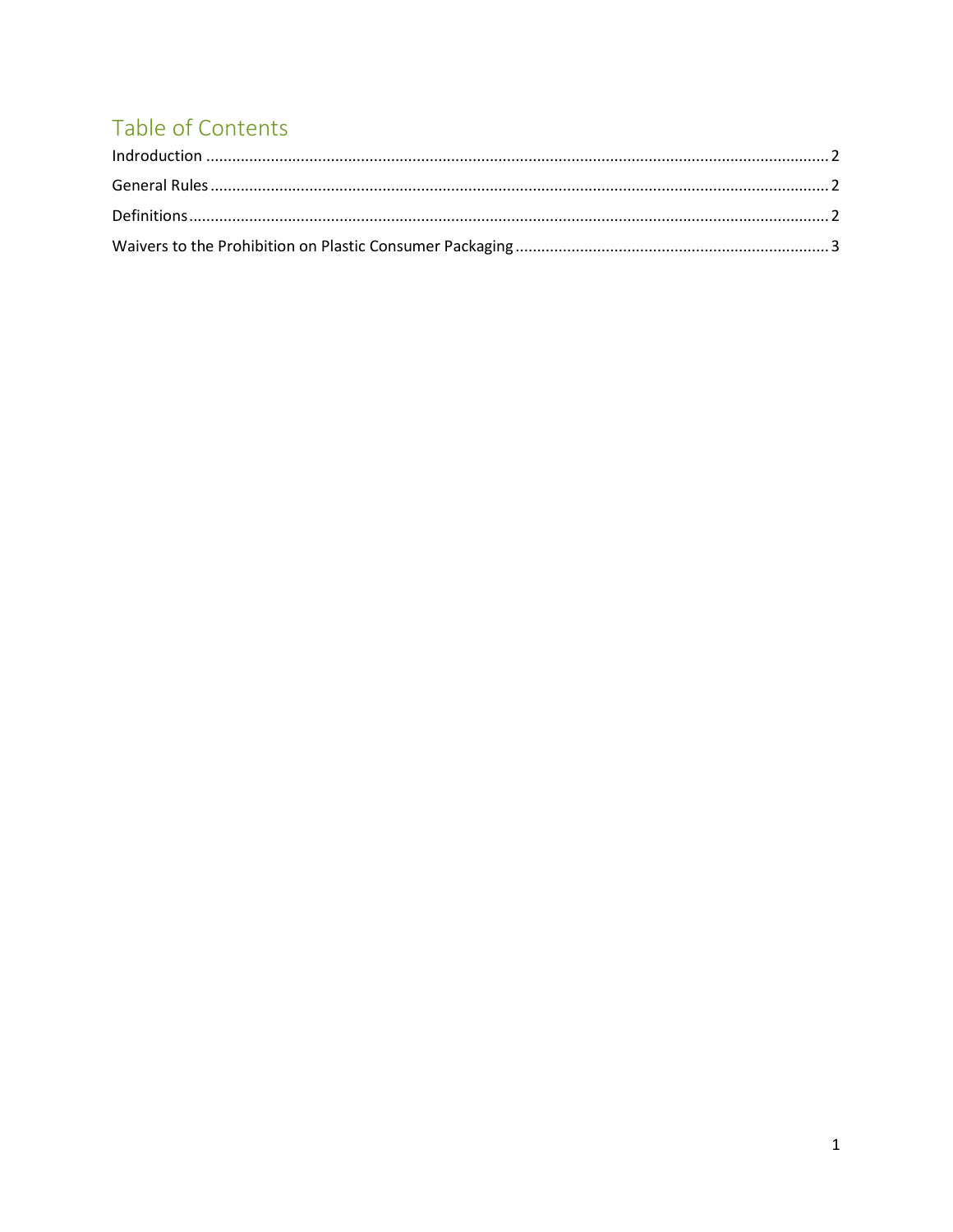## <span id="page-2-0"></span>Indroduction

This guidance document clarifies the Board's requirements for packaging materials, as well as a process for determining whether packaging materials are approved by the Board.

The information in this guidance is limited to packaging materials. For information about labeling on packages please refer to the separate [guidance for labeling.](ccb.vermont.gov/guidance)

This is only a guidance document, intended to help licensees navigate the rules and laws related to packaging. For the full requirements related to packaging, please refer to Board Rule 2 and 7 V.S.A. chapter 33. This guidance is not legal advice. Consult an attorney if you require legal counsel.

## <span id="page-2-1"></span>General Rules

To fully understand these rules, please refer to the definitions section below where key words are defined. Each defined word in these rules has an asterisk after it.

- 1. In general, packaging that is intended for consumer purchase at a retail location shall be reusable\* and shall not be plastic\*. Examples of reusable, non-plastic packaging materials include glass, tin, cardboard, and bamboo.
	- a. This rule does not apply to packaging used solely for the transfer of cannabis or cannabis products between licensees.
- 2. Consumer packaging for cannabis\* must be opaque and child-deterrent\*.
- 3. Consumer packaging for cannabis products\* must be opaque and child-resistant\*.
- 4. Packages and containers that hold cannabis and cannabis products must protect those items from contamination and must not expose the cannabis and cannabis products to any toxic or harmful substance.

#### <span id="page-2-2"></span>Definitions

- 1. "**Cannabis**" means all parts of the plant Cannabis sativa L., including the seeds, resin extracted from any part of the plant, and any compound, manufacture, salt, derivative, or preparation of the plant, its seeds, or resin.
- 2. "**Cannabis Product**" means concentrated cannabis and a product that is composed of cannabis and other ingredients and is intended for use or consumption, including an edible product, ointment, tincture, and vaporizer cartridges containing cannabis oil.
- 3. "**Child-deterrent packaging**" means tear-resistant packaging that can be sealed in a manner that would deter children under five years of age from easily accessing the contents of the package within a reasonable time and not difficult for adults to use properly.
- 4. "**Child-resistant packaging**" means packaging that is designed or constructed to be significantly difficult for children under five years of age to open or obtain a toxic or harmful amount of the substance in the container within a reasonable time and not difficult for normal adults to use properly, but does not mean packaging that all children under five years of age cannot open or obtain a toxic or harmful amount of the substance in the container within a reasonable time.
- 5. "**Plastic**" means a synthetic material made from linking monomers through a chemical reaction to create a polymer chain that can be molded or extruded at high heat into various solid forms that retain their defined shapes during their life cycle and after disposal, including material